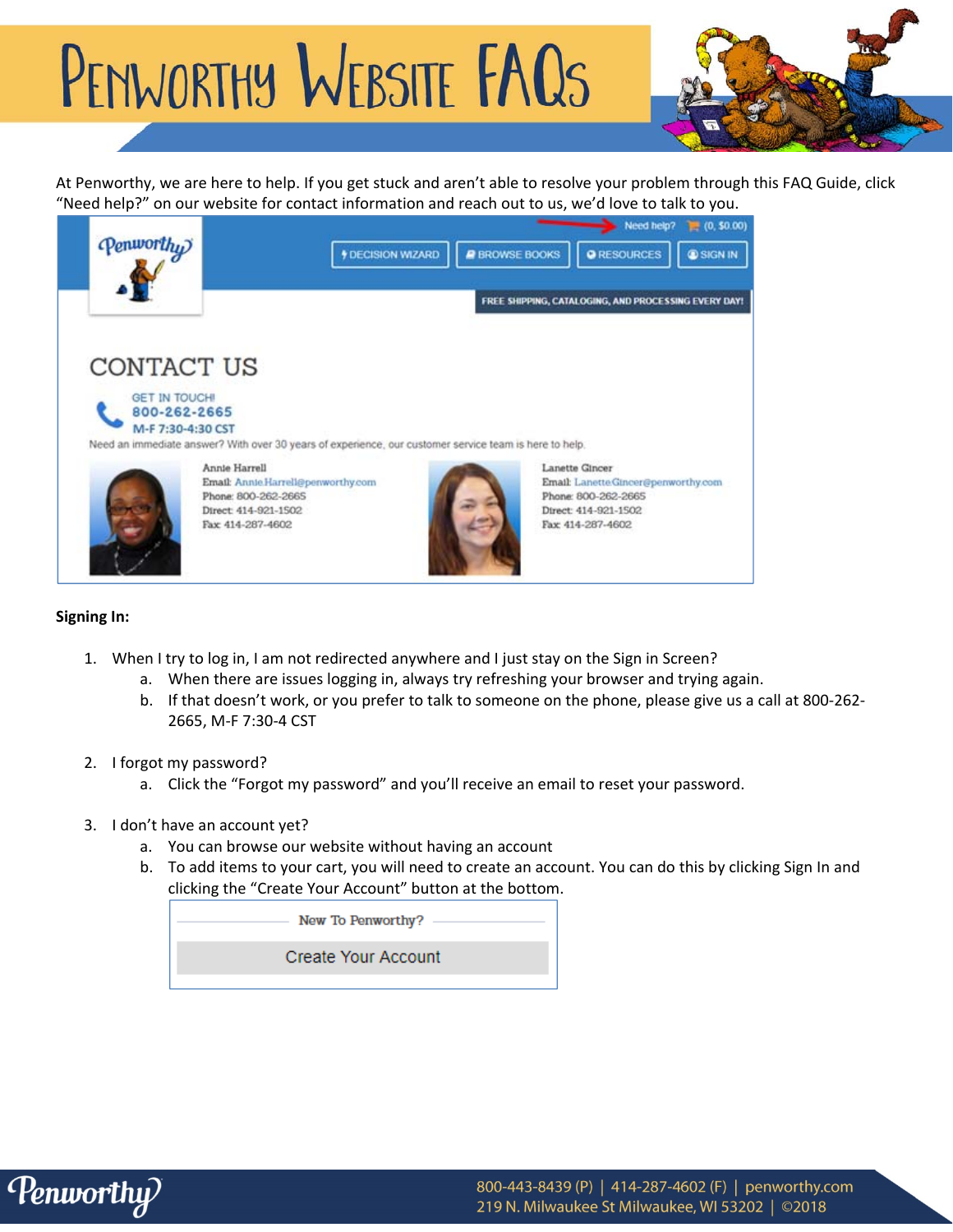

# **Finding What You're Looking For:**

- 1. My search results came back with too many items, how else can I narrow it down?
	- a. Default search is "Search by ALL"; this will return a broad selection of items because it searches over many data points. Try searching by one of the more specific options from the drop down menu to get a more tailored result.

| search by<br>$All -$                                                                                                           | All          | <b>Q SEARCH</b> |  |
|--------------------------------------------------------------------------------------------------------------------------------|--------------|-----------------|--|
| All<br><b>SERIES</b><br><b>CHARACTER</b><br><b>TITLE</b><br><b>AUTHOR</b><br><b>ITEM NUMBER</b><br>المسالمات والتعقل والمستقلة | lection Tool |                 |  |

- 2. My search isn't returning anything?
	- a. Search looks within the titles that are displayed. So if you meant to look across the entire Penworthy Website, go to Browse Books first, and then try your search again.
	- b. If you meant to do your search within a specific collection for example, make sure that you do not have any additional filters applied.
	- c. If you have checked A and B and are still returning 0 results, we might not have what you are looking for. If you're still not sure, talk to your Penworthy representative and they can help you out.

### **Submitting Your Order:**

- 1. I want to include cataloging on my order?
	- a. Make sure your Cataloging Profile is up to date either by click the blue "Cataloging" link in your shopping cart, or going to the MY ACCOUNT tab. Then, before submitting your order, check the box to include cataloging on the order.

| Items in Order | ₿₩ |                    |                                     |
|----------------|----|--------------------|-------------------------------------|
| Show Images    |    | Include Cataloging | Show All Item: $\blacktriangledown$ |

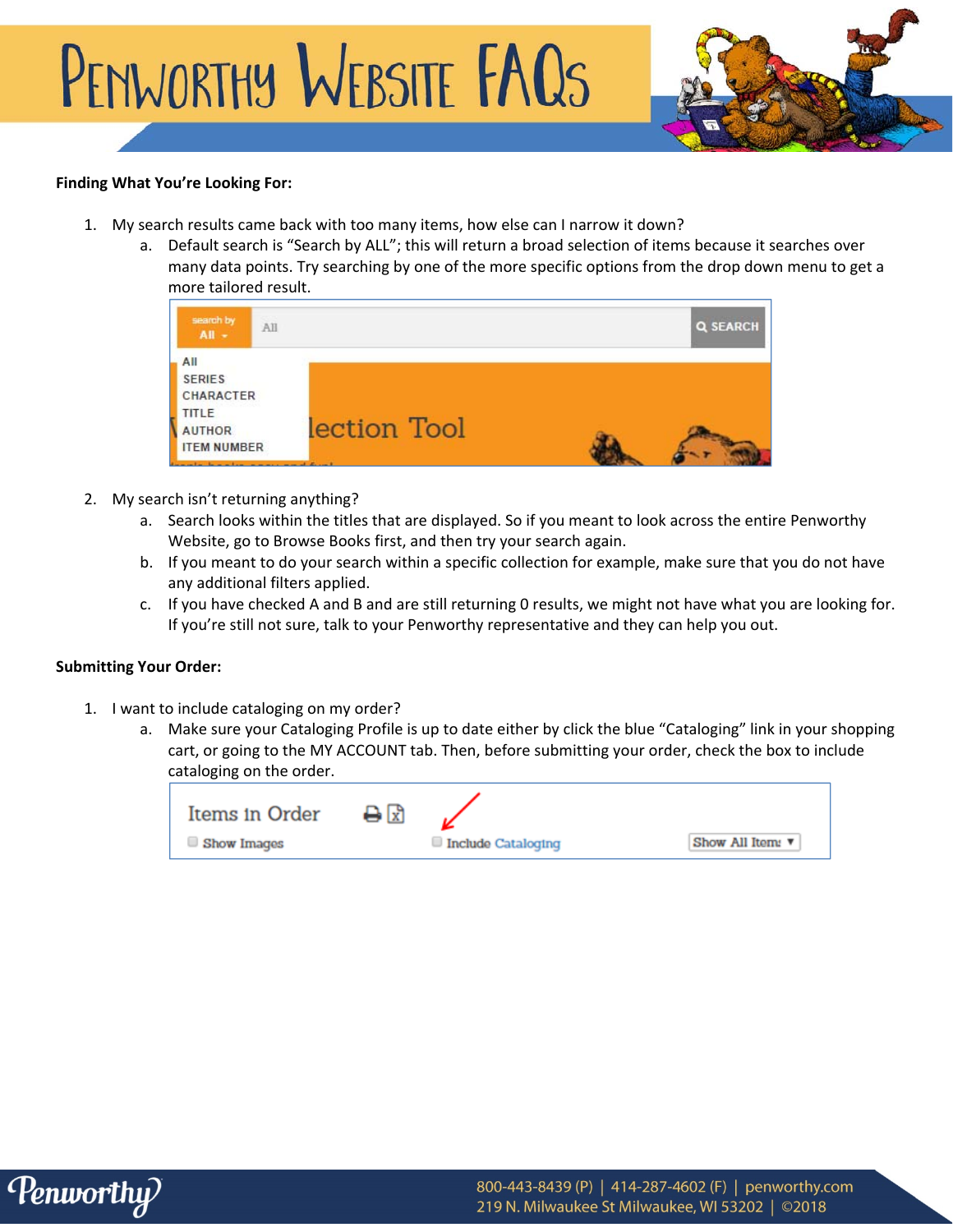PENWORTHY WEBSITE FAQS



# 3. Do I need to include a PO to submit my order?

a. Penworthy does not require a PO. If you would like to include a PO, you have the opportunity to do so on the Order Confirmation Screen after clicking "CHECKOUT"

| Order Summary<br>Sub Total<br>Decision Wizard ®<br>Browse Books @<br>Items Cancelled ®                                                                                                                                                                                                                                                       | $(14$ items)<br>(6 Items)<br>(8 Items)<br>(0 Items) | \$189.42<br>\$85.81<br>\$103.61                                  | Shipping Address : 12345 E MAIN STREET<br>City: MILWAUKEE                                                      | Company Name: ASSEMBLY CHRISTIAN SCH*<br>State: WI<br>Zip Code: 53202 |  |
|----------------------------------------------------------------------------------------------------------------------------------------------------------------------------------------------------------------------------------------------------------------------------------------------------------------------------------------------|-----------------------------------------------------|------------------------------------------------------------------|----------------------------------------------------------------------------------------------------------------|-----------------------------------------------------------------------|--|
| Sales Tax                                                                                                                                                                                                                                                                                                                                    | \$0.00                                              | \$0.00                                                           |                                                                                                                |                                                                       |  |
| Total                                                                                                                                                                                                                                                                                                                                        | $(14$ items)                                        | \$189.42                                                         |                                                                                                                |                                                                       |  |
|                                                                                                                                                                                                                                                                                                                                              |                                                     |                                                                  | Enter comments or promotional code here:                                                                       |                                                                       |  |
| PO#:                                                                                                                                                                                                                                                                                                                                         |                                                     |                                                                  |                                                                                                                |                                                                       |  |
|                                                                                                                                                                                                                                                                                                                                              |                                                     |                                                                  |                                                                                                                |                                                                       |  |
|                                                                                                                                                                                                                                                                                                                                              |                                                     |                                                                  |                                                                                                                |                                                                       |  |
| Penworthy does not require a PO number. If you would like us<br>to hold this order for your PO before shipment, please type<br>"HOLD FOR PO" in the PO field. Your representative will<br>contact you before shipment. If you have already submitted<br>your PO Requirements in your MY ACCOUNT details, you<br>don't need to fill this out. |                                                     |                                                                  |                                                                                                                | <b>SUEMIT ORDER</b>                                                   |  |
| <b># MY ACCOUNT HOME</b>                                                                                                                                                                                                                                                                                                                     |                                                     | <b>ACCOUNT DETAILS</b>                                           | You can also update your PO preferences in your "My account Page":                                             |                                                                       |  |
| <b>A ACCOUNT DETAILS</b>                                                                                                                                                                                                                                                                                                                     | <b>ABOUT YOU</b><br><b>LAQUEN KOESTER</b>           | laquen.koester11@gmail.com                                       | <b>BILLING ADDRESS</b><br>12345 E MAIN STREET<br>MILWAUKEE WI                                                  | <b>SHIPPING ADDRESS</b><br>PO Box 001 Mailing<br>Anywhere AR          |  |
| <b>CORDERS</b>                                                                                                                                                                                                                                                                                                                               | P: (444) 444-4444                                   | School/Library/Other Name: School                                | 53202                                                                                                          | 72086 2804                                                            |  |
| <b>L</b> CONTACT US                                                                                                                                                                                                                                                                                                                          |                                                     |                                                                  |                                                                                                                |                                                                       |  |
| <b>B</b> CATALOGING AND<br><b>PROCESSING</b><br><b>SPECIFICATIONS</b>                                                                                                                                                                                                                                                                        |                                                     | Change password now $\mathscr{P}$<br>Submit changes to Penworthy | User name and password are immediately updated. All other profile updates will be made within one working day. |                                                                       |  |
|                                                                                                                                                                                                                                                                                                                                              |                                                     |                                                                  | PURCHASE ORDER REQUIREMENT                                                                                     |                                                                       |  |
|                                                                                                                                                                                                                                                                                                                                              | No PO Required                                      |                                                                  |                                                                                                                |                                                                       |  |

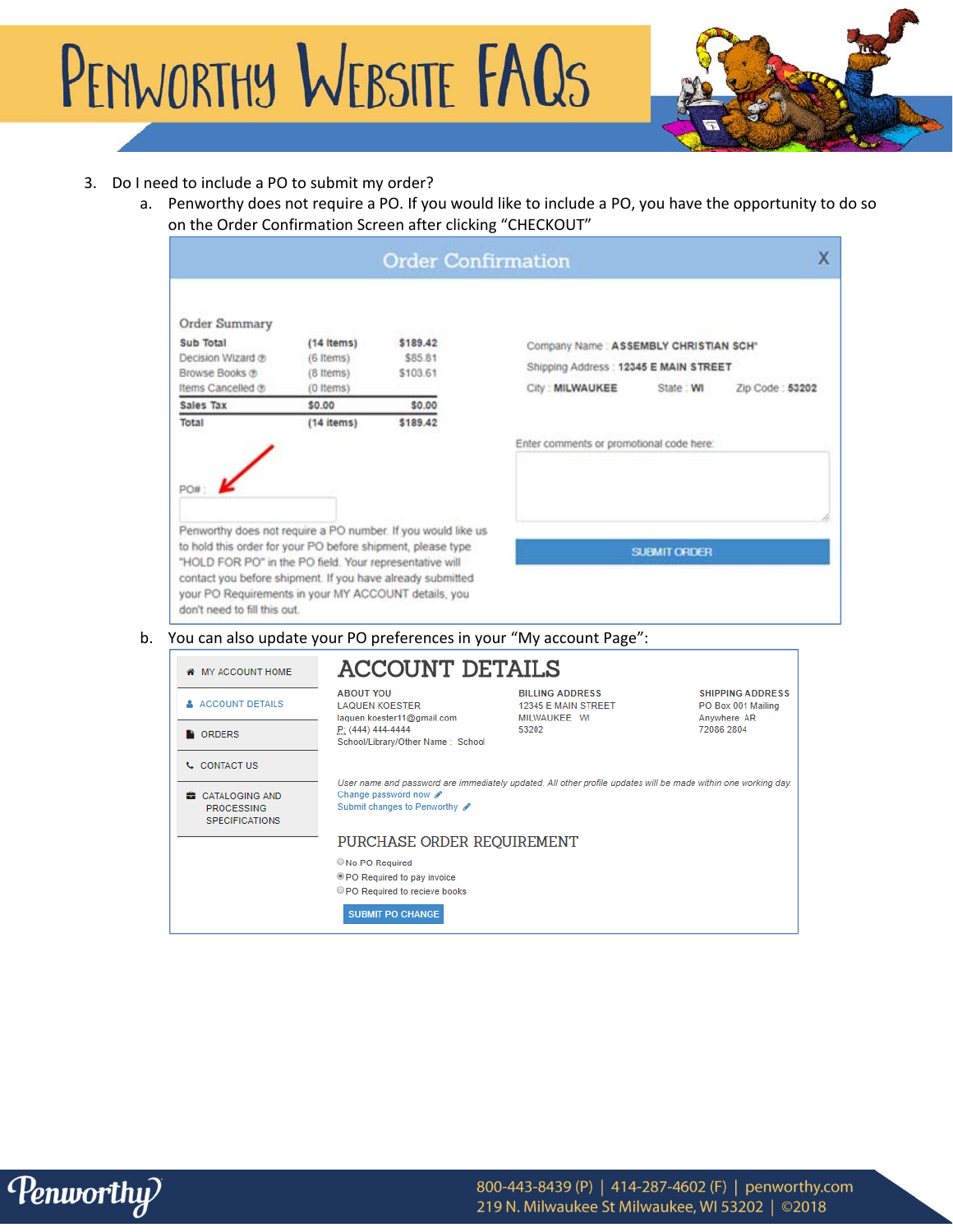PENWORTHY WEBSITE FAQS



# 5. How do I claim my Pick-A-Prize?

a. If you place an order using a Penworthy Decision Wizard within 7 days of receiving it from your representative, a window will open when submitting your order to select your prize.



- b. If you are eligible to Pick Your Prize, you can look at the current prize options by clicking this link: Order from your DW by 12/18/2017 to claim your FREE Prize. <
- 6. I didn't receive a PDF or email confirmation of my order?
	- a. If you have your pop‐ups blocked, you will not get the immediate PDF and email confirmation. That said, you can always find a PDF of your submitted orders on your "My Account" page.
	- b. Just click "My Account", and then click "Orders" to see all of your current and previous orders. You can print a PDF or export an excel document of any order from this location.

| <b><i>K</i></b> MY ACCOUNT HOME     | Orders                 |                   |               |                      |          |       |              |             |
|-------------------------------------|------------------------|-------------------|---------------|----------------------|----------|-------|--------------|-------------|
| A ACCOUNT DETAILS                   | <b>Current Orders</b>  |                   |               |                      |          |       |              |             |
|                                     | <b>Invoice Date</b>    | <b>Order Date</b> | <b>Status</b> | PO#                  | Invoice# | Items | <b>Total</b> | <b>View</b> |
| <b>CORDERS</b>                      | 12/28/2017             | 12/28/2017        | Submitted     | <b>EXAMPLE ORDER</b> |          | 9     | \$202        | 四日          |
| <b>L</b> CONTACT US                 |                        |                   |               |                      |          |       |              |             |
| CATALOGING AND<br><b>PROCESSING</b> | <b>Previous Orders</b> |                   |               |                      |          |       |              |             |
| <b>SPECIFICATIONS</b>               | <b>Invoice Date</b>    | <b>Order Date</b> | <b>Status</b> | PO#                  | Invoice# | Items | <b>Total</b> | <b>View</b> |

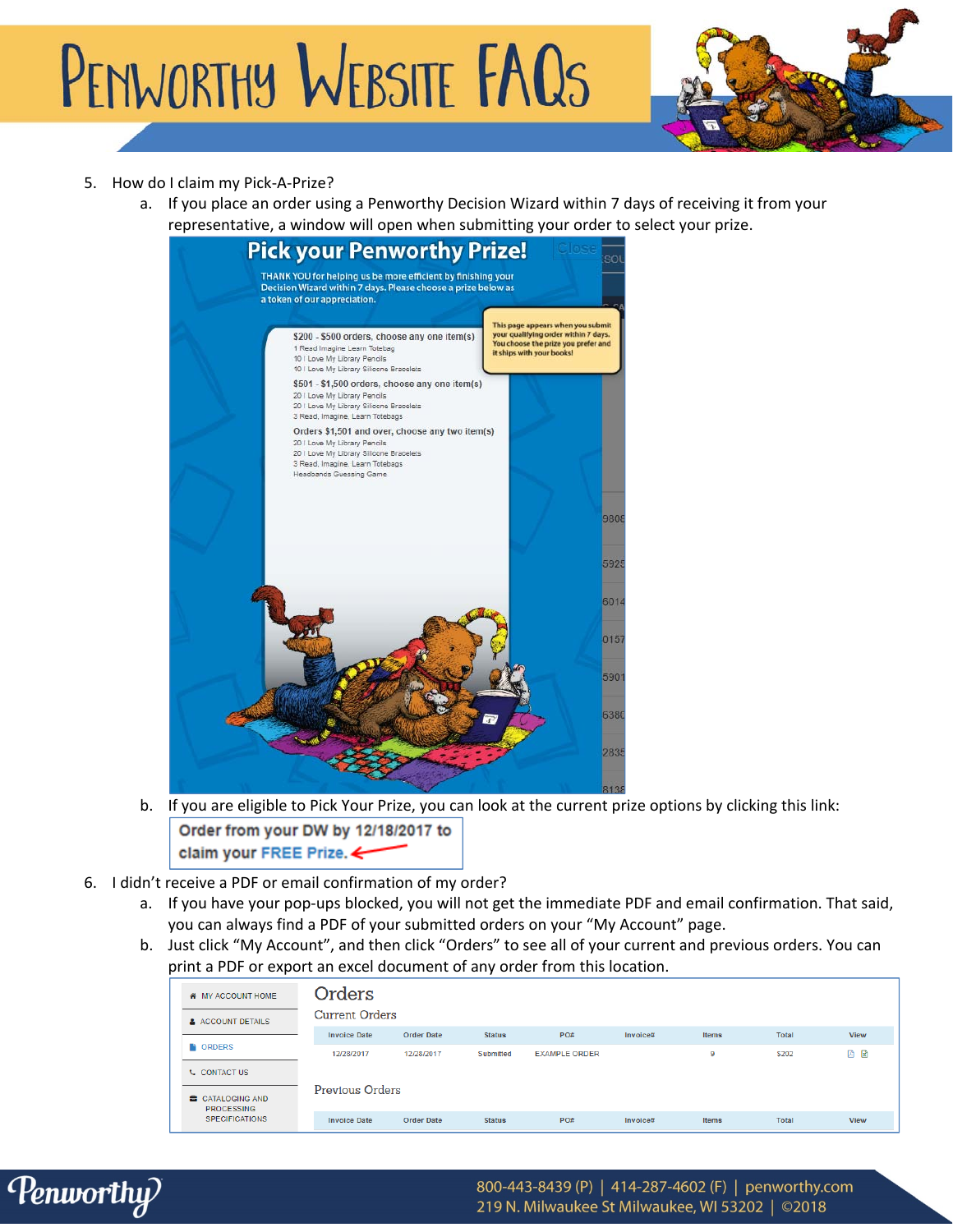



### **Managing My Account:**

- 1. I forgot my password and had a new one sent to me, but then how do I change my password to be something I can remember?
	- a. Under Account Details on your MY ACOUNT page, you are able to update your password immediately.

| <b># MY ACCOUNT HOME</b>                                            | <b>ACCOUNT DETAILS</b>                                                                     |                                                                                                                             |                                                                            |  |
|---------------------------------------------------------------------|--------------------------------------------------------------------------------------------|-----------------------------------------------------------------------------------------------------------------------------|----------------------------------------------------------------------------|--|
| <b>&amp; ACCOUNT DETAILS</b>                                        | <b>ABOUT YOU</b><br><b>LAQUEN KOESTER</b><br>laquen.koester11@gmail.com                    | <b>BILLING ADDRESS</b><br>12345 E MAIN STREET<br>MILWAUKEE WI                                                               | <b>SHIPPING ADDRESS</b><br>PO Box 001 Mailing<br>Anywhere AR<br>72086 2804 |  |
| <b>CORDERS</b>                                                      | $P(444)$ 444-4444<br>School/Library/Other Name:                                            | 53202                                                                                                                       |                                                                            |  |
| <b>L</b> CONTACT US                                                 | School                                                                                     |                                                                                                                             |                                                                            |  |
| <b>CATALOGING AND</b><br><b>PROCESSING</b><br><b>SPECIFICATIONS</b> | REWARDS PROGRAM<br>choose! Visit our RESOURCES page for more details.                      | Penworthy rewards you for every dollar you spend. Redeem your points for the items you                                      |                                                                            |  |
|                                                                     | Points Earned:<br>Ō<br>Points Redeemed:<br>0<br>0<br>Points Available:                     | Points Expiration Date:                                                                                                     |                                                                            |  |
|                                                                     | <b>ACCOUNT UPDATES</b>                                                                     |                                                                                                                             |                                                                            |  |
|                                                                     | and changes will be reflected within one working day.<br>Change password now $\mathscr{I}$ | You can immediately update your password. All other updates must be submitted to Penworthy<br>Submit changes to Penworthy ? |                                                                            |  |

- b. From the Account Details, you can also send requests to Penworthy for other account changes and the changes will be reflected within one working day.
- 2. I think I submitted my order, but I'm not sure. Is there a way I can see orders I recently placed?
	- a. Under Orders on your MY ACCOUNT page, you are able to see past and current orders. An order that was just submitted will have a status of "Submitted".

| W MY ACCOUNT HOME<br>A ACCOUNT DETAILS                 | Orders<br><b>Current Orders</b> |            |               |            |                 |              |       |      |
|--------------------------------------------------------|---------------------------------|------------|---------------|------------|-----------------|--------------|-------|------|
|                                                        | <b>Invoice Date</b>             | Order Date | <b>Status</b> | PO#        | Invoices        | <b>Items</b> | Total | View |
| <b>B</b> ORDERS                                        | 1/25/2018                       | 1/25/2018  | Submitted     | 12345      |                 | 31           | \$491 | 四 田  |
| <b>L</b> CONTACT US                                    |                                 |            |               |            |                 |              |       |      |
| Previous Orders<br>CATALOGING AND<br><b>PROCESSING</b> |                                 |            |               |            |                 |              |       |      |
| <b>SPECIFICATIONS</b>                                  | <b>Invoice Date</b>             | Order Date | <b>Status</b> | <b>PO#</b> | <b>Invoice#</b> | Items        | Total | View |